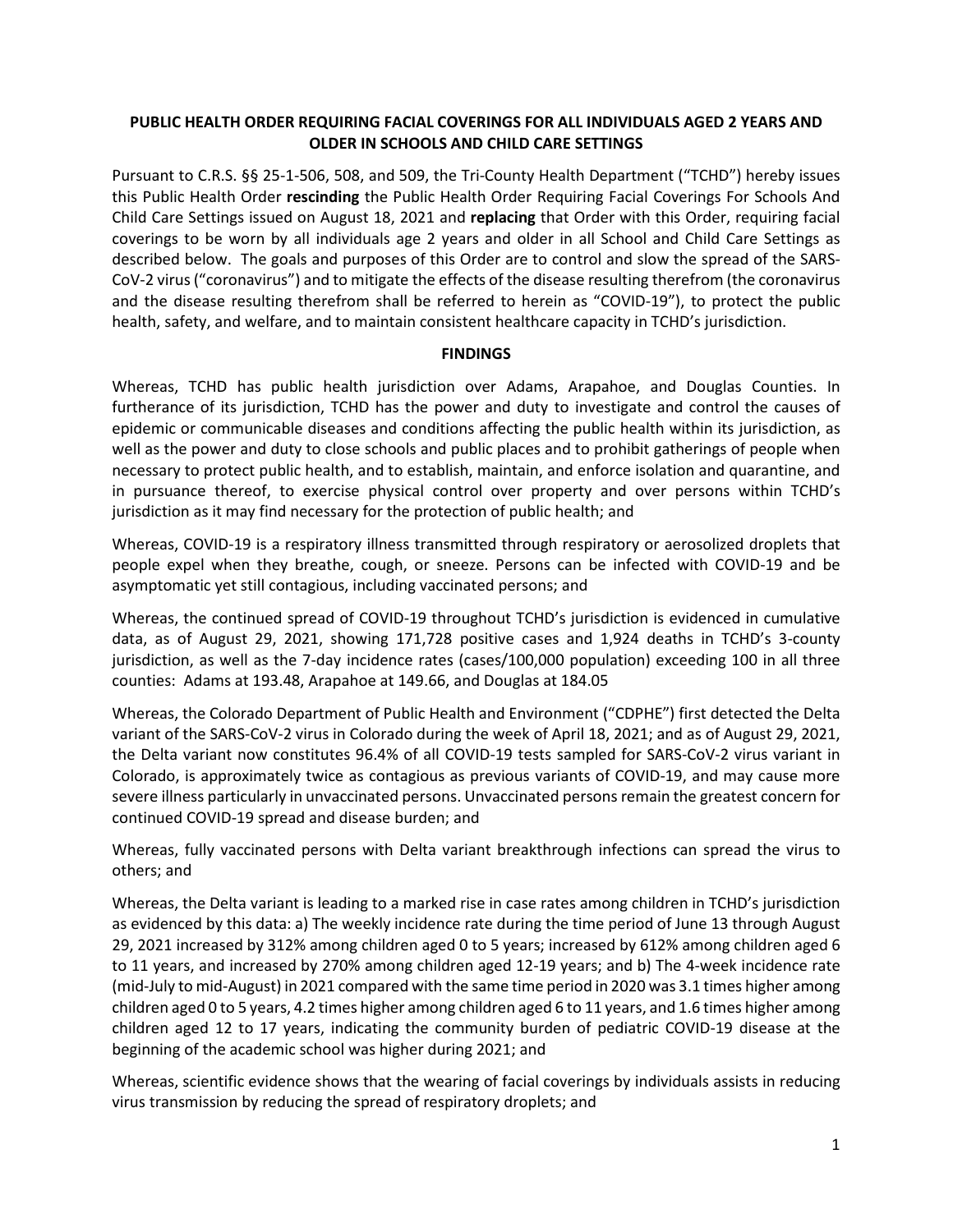Whereas, according to the United States Centers for Disease Control and Prevention ("CDC"), COVID-19 continues to pose a serious health risk, especially to individuals who are not fully vaccinated, and certain viral mitigation measures remain necessary to protect against COVID-19 cases, hospitalizations, and deaths. On July 28, 2021, the CDC updated its guidance and recommended that all individuals, including those who are fully vaccinated, wear a face covering in all public indoor settings in areas of substantial or high transmission. As of August 29, 2021, the CDC identified Adams, Arapahoe and Douglas Counties as areas with high transmission; and

Whereas, given the new evidence on the Delta variant, the CDC, CDPHE, and TCHD, in order to prioritize critical in-person learning, have recommended universal indoor masking for all staff, students, teachers, and visitors to K-12 schools aged 2 years and older, regardless of vaccination status; and

Whereas, the CDC has found that adopting universal masking policies can help avert school closures and isolation or quarantine, especially if combined with other non-pharmaceutical interventions such as social distancing, hand hygiene, and adequate ventilation; and

Whereas, universal mask wearing is intended to reduce disruptive isolations and quarantines in schools and child care facilities; and

Whereas, the CDC has conducted research and extensively reviewed scientific studies and concluded that mask use has been found to be safe and is not associated with clinically significant impacts on respiration or gas exchange. And while the mental health impact of the COVID-19 pandemic on children is clear, Children's Hospital Colorado clarified that mask wearing has not been linked to mental health problems in children or any other group and did not contribute to their declared 'state of emergency' for pediatric mental health; and

Whereas, the close contact with large groups of non-household members for extended periods of time indoors, conditions inherent to Childcare and School Settings, create a less safe environment for unvaccinated children if universal masking is not implemented. Transmission of COVID-19 in these settings would pose considerable risk to individuals, including (1) risk to the health of children, especially those not yet eligible to receive the COVID-19 vaccine, (2) risk of transmission from infected children, staff, or teachers to family and others outside of the Child Care and School Settings, especially for those at higher risk of complications from COVID-19, and (3) risk of interference with in-person learning and other educational activities due to isolation of positive cases and quarantine of children exposed in these situations.

## **ORDER**

- **A.** Pursuant to the statutory authority granted to the Executive Director of Tri-County Health Department (TCHD), and at the authorization and direction of the TCHD Board of Health, the following is ordered:
	- **1.** Public Health Order Requiring Facial Coverings For Schools And Child Care Settings issued by TCHD on August 18, 2021 is rescinded.
	- **2.** All individuals 2 years of age and older must wear a **Face Covering** while in any indoor **School Setting** in Adams County, Arapahoe County, and Douglas County.
	- **3.** All individuals 2 years of age and older must wear a **Face Covering** while in any indoor **Child Care Setting** in Adams County, Arapahoe County, and Douglas County.

## **B. Definitions:**

**1. Face Covering** as used in this Order, means a covering made of cloth, fabric, or other soft or permeable material, without holes, that covers only the nose and mouth and surrounding areas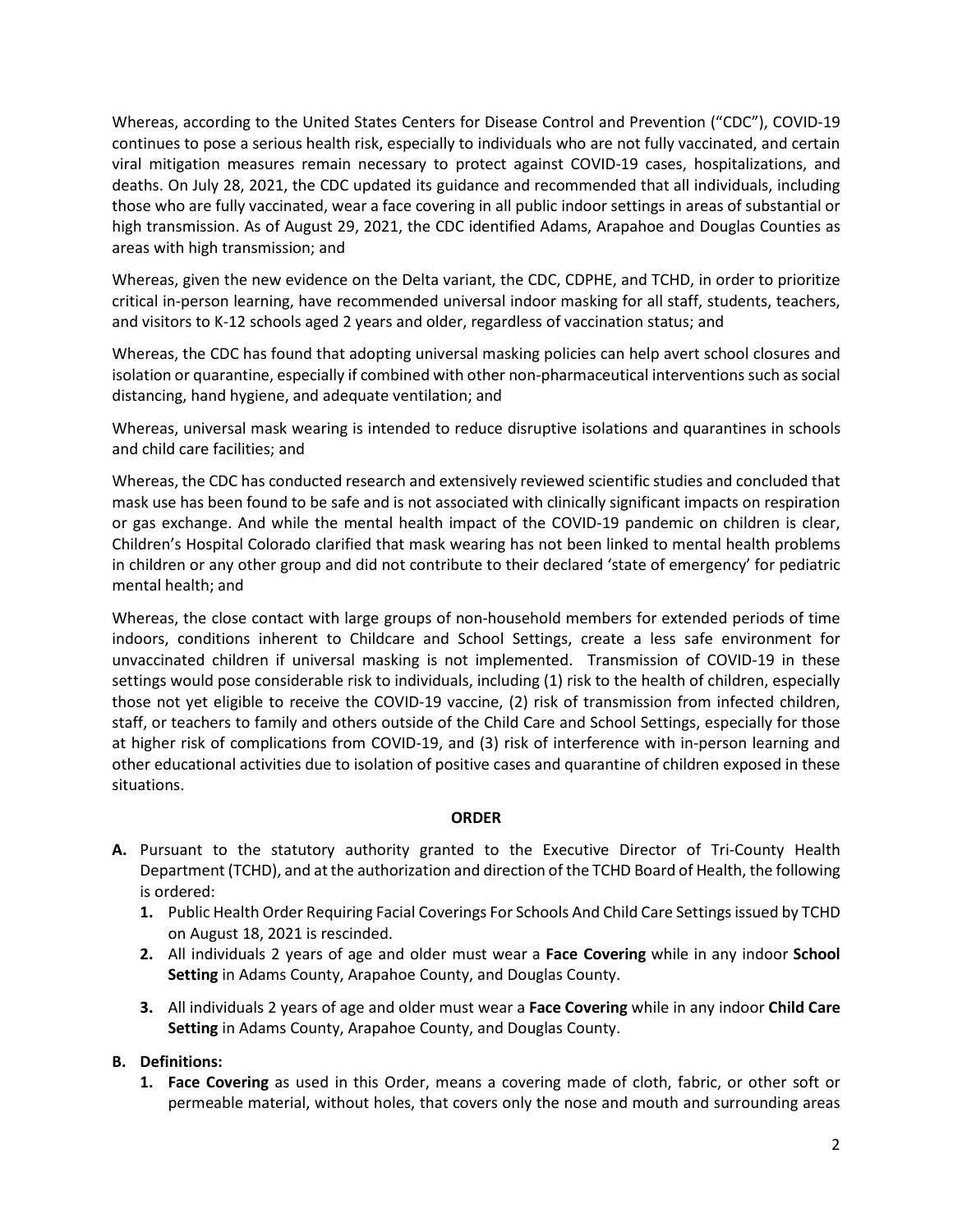of the lower face. A Face Covering may be factory-made or may be handmade and improvised by using ordinary household materials. The Face Covering should fit snugly but comfortably against the side of the face; allow for breathing without restriction; and either be constructed of disposable mask materials or include multiple layers of fabric that can be laundered and machine dried without damage or change to shape. Face Coverings must cover the nose and mouth at all times and should remain in place until taken off safely. If a Face Covering moves during regular activity exposing the nose or mouth, it must be replaced with one that does not need to be frequently adjusted in order to reduce touching of the face. A Face Covering should be replaced when it becomes dirty, wet, and/or difficult to breathe through.

It must be noted that any mask that incorporates a one-way valve (typically a raised plastic cylinder about the size of a quarter on the front or side of the mask) that is designed to facilitate easy exhaling, as well as face shields, are not Face Coverings under this Order and are not to be used to comply with this Order's requirements. Valves of that type permit droplet release from the mask and can put others nearby at risk.

A video showing how to make a Face Covering and additional information about how to wear and clean Face Coverings may be found on the [CDC's website.](https://www.cdc.gov/coronavirus/2019-ncov/prevent-getting-sick/diy-cloth-facecoverings.html)

- **2. School Setting** means any indoor facility used for pre-kindergarten through 12<sup>th</sup> grade instruction of academic or extracurricular activities. School Setting includes public, private, and charter schools. School Setting includes all buildings where school-based or sponsored activities are performed, even if such activities are not performed on school property. School Setting does not include home schooling by parents solely of their own children.
- **3. Child Care Setting** means all licensed child care facilities, including in-home child care, and programs classified as license-exempt under the Colorado Child Care Licensing Act, including single skill-building and 72-hour camps; child care centers operated in connection with and on the premises of a church, shopping center, or business where children are cared for during short periods of time; and special schools or classes for religious instruction or single skill-building purpose; in Adams, Arapahoe, and Douglas Counties.
- **C. Exemptions.** The following individuals are exempt from the requirements of this Order:
	- **1.** Individuals under age 2; and
	- **2.** Individuals who cannot medically tolerate a Face Covering and who have submitted to the School or Child Care Setting a statement provided by a Colorado-licensed medical provider on the provider's letterhead including the following:
		- a. Medical provider's printed name, license number, address, phone number;
		- b. Signature of the medical provider;
		- c. Identification of the medical condition preventing the individual from wearing a mask and any recommended alternative to the mask.
- **D. Exceptions.** Individuals performing the following activities are excepted from the requirements of this Order while the activity is being performed:
	- **1.** Individuals who are hearing impaired or otherwise disabled or who are communicating with someone who is hearing impaired or otherwise disabled and where the ability to see the mouth is essential to communication.
	- **2.** Individuals seated during meal or snack time and who are actively eating or drinking.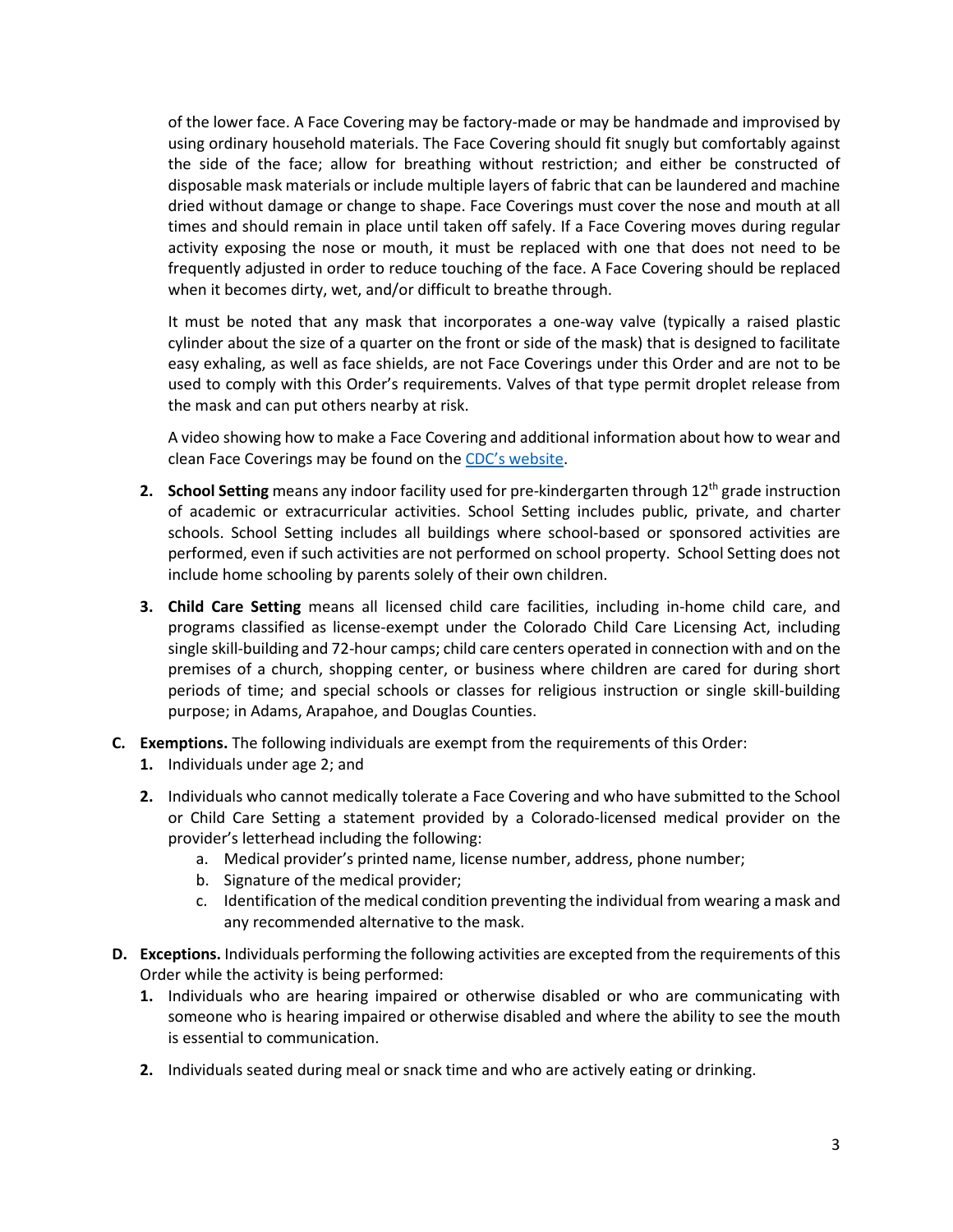- **3.** Individuals who are asked to temporarily remove their Face Covering for identification purposes in furtherance of a particular service requiring legal identification.
- **4.** Individuals who are actively engaged in a public safety role, such as law enforcement personnel, firefighters, or emergency medical personnel.
- **5.** Individuals who are receiving a personal or medical service where the temporary removal of a Face Covering is necessary to perform the service.
- **6.** Individuals who are in a swimming pool or actively engaged in a pool activity in which their Face Covering might become wet.
- **7.** Individuals engaged in gymnastics, tumbling, cheer, or wrestling, where it is not safe to wear a Face Covering.
- **8.** When a student in a School Setting is actively playing an instrument that cannot otherwise be played while wearing a Face Covering.
- **9.** Individuals who are actively napping or resting pursuant to state licensing requirements.
- **10.** Individuals who are alone in an enclosed room.
- **11.** Individuals who are officiating or participating in a religious service or practice at an indoor School Setting or Child Care Setting where the temporary removal of a Face Covering is necessary to complete or participate in the religious service or practice.
- **E. Supervision.** Teachers, caregivers, and parents shall supervise the use of Face Coverings by children to avoid misuse. Additionally, nothing in this Order requires that children under the age of two (2) years wear a Face Covering.
- **F. Americans with Disabilities Act.** The requirements of this Order shall be applied in a manner consistent with the Americans with Disabilities Act (42 U.S.C. § 12101 et seq.), Title VII of the Americans with Disabilities Act (42 U.S.C. § 2000e et seq.), the Colorado Anti-Discrimination Act (C.R.S. §24-34-401 et seq.), and any other applicable federal or State law.
- **G. Signage Requirements.** All facilities covered by this Order shall post on all entrances a sign which states that, pursuant to Tri-County Health Department Public Health Order, no individual may enter the facility without wearing a Face Covering unless a specific exception applies. Template signage is available at [https://www.tchd.org/DocumentCenter/View/9238/Public-Health-Order-Mask-](https://www.tchd.org/DocumentCenter/View/9238/Public-Health-Order-Mask-Required-In-Building-schools)[Required-In-Building-schools](https://www.tchd.org/DocumentCenter/View/9238/Public-Health-Order-Mask-Required-In-Building-schools)
- **H. Refusal of Service.** Except for the limited exemptions and exceptions provided above, no facility subject to this Order may allow an individual to enter or remain within their indoor space unless the individual is wearing a Face Covering as required by this Order.
- **I. Reasonable Accommodations.** TCHD recommends that schools and child care facilities review the State of Colorado'[s Civil Rights Guidance.](https://drive.google.com/file/d/1DSJuV-9finS1_NBnQ8i_02PHQDDIWXRn/view)

## **OTHER PUBLIC HEALTH ORDERS RELATED TO COVID-19**

This Order is intended to be and shall be read and construed in concert with and as a supplement and addition to all federal, state, and local laws and orders related to COVID-19.

To the extent any federal, state, municipal, school, or school district orders or laws are more restrictive than what is set forth herein, such order or laws control.